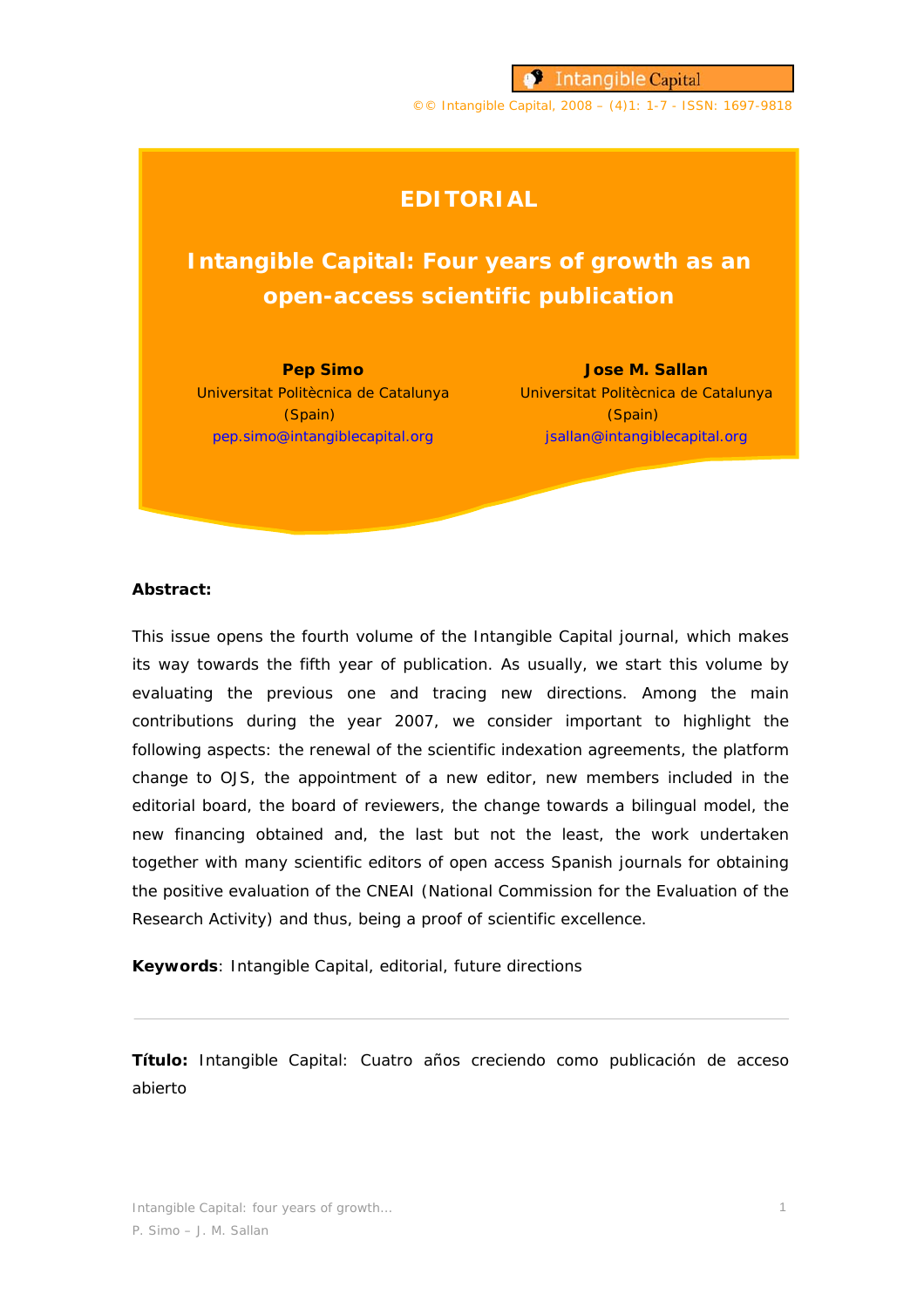#### *Resumen:*

Con este nuevo número, la revista Intangible Capital, inicia el cuarto volumen avanzando hacia el quinto año de publicación. Como ya es tradición en la revista, iniciamos este nuevo volumen evaluando el anterior y presentando las nuevas direcciones. Como principales aportaciones del 2007, se destacan hechos relevantes como la renovación de convenios para la indexación científica de la revista, el cambio de plataforma a OJS, la inclusión de un nuevo editor, la nueva composición del *editorial board*, el equipo de revisores, el cambio a un modelo bilingüe de revista, la nueva financiación obtenida y el trabajo que estamos realizando gran número de editores científicos de acceso abierto en España para el reconocimiento por parte de de la Comisión Nacional Evaluadora de la Actividad Investigadora.

*Palabras clave:* Intangible Capital, editorial, líneas futuras

#### **1. Introduction**

According to the annual tradition, we open this new volume with an editorial which is aimed at presenting the research lines undertaken during the year 2007 (volume 3) and the main research proposals for 2008 (volume 4), going firmly to the fifth year of publication.

In general terms, 2007 was a year marked by fundamental changes. These changes went beyond the initial proposals suggested at the beginning of the year (cf. Simo et al., 2006); however, we have always tried to remain faithful to the four pillars that have been developed since 2006 and have been producing visible results: quality, prestige, social responsibility and economic feasibility. Consequently, we believe we should continue working in this direction.

The aim of this editorial is twofold: first, to underline the changes produced during volume 3 and second, to briefly highlight the main objectives set for this new volume. We would mainly like to emphasize relevant facts, such as: the renewal of the scientific indexation agreements, the platform change to OJS, the appointment of a new editor, new members included in the editorial board, the board of reviewers, the change towards a bilingual model, the new financing obtained and,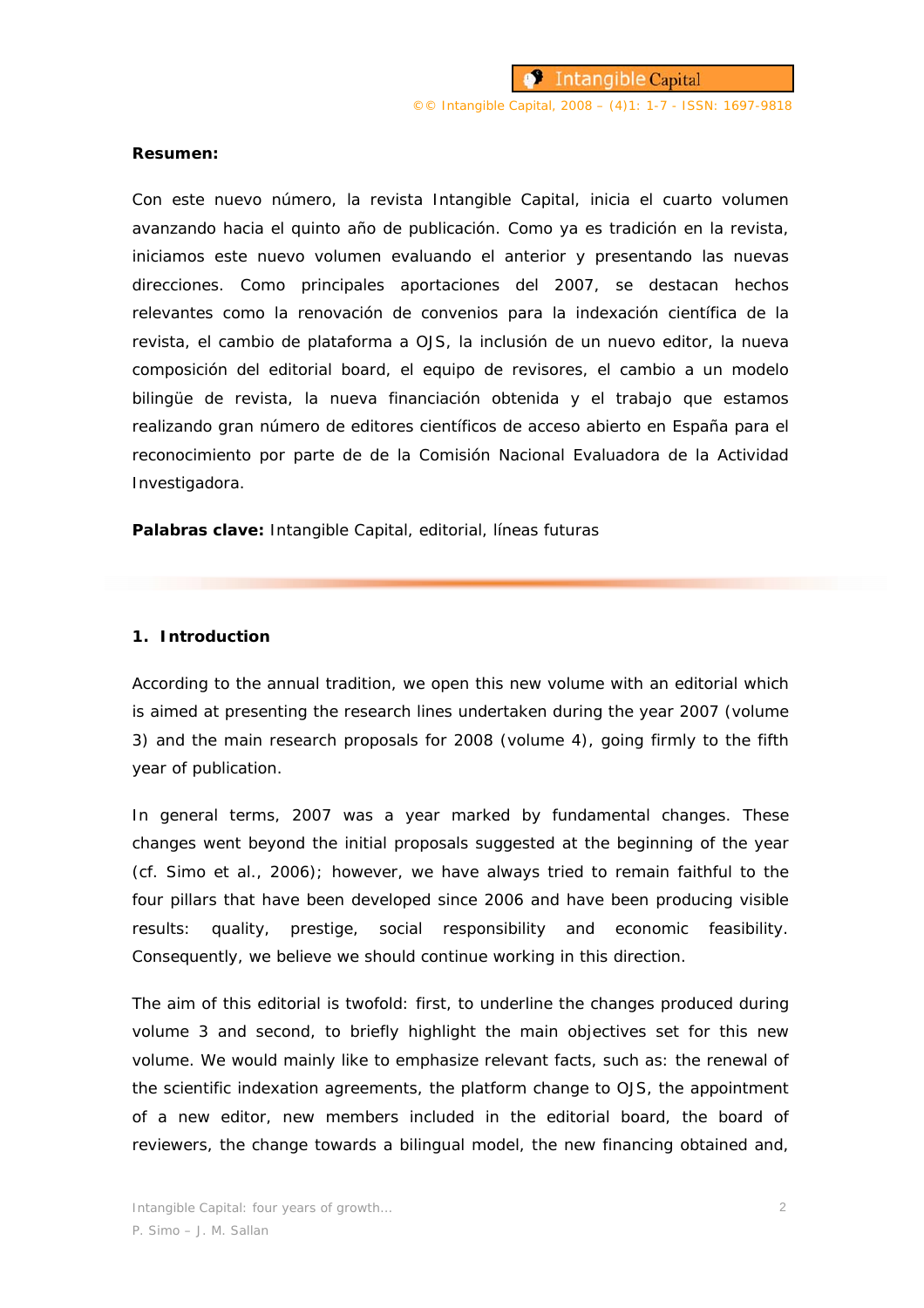the last but not the least, the work undertaken together with many scientific editors of open access Spanish journals for obtaining the positive evaluation of the CNEAI (National Commission for the Evaluation of the Research Activity) and thus, being a proof of scientific excellence.

#### **2. Reviewing volume 3**

It is difficult to establish an order of importance of the changes produced during 2007. Nevertheless, we consider important to emphasize the most visible ones, namely the change in format and appearance. In order to avoid conferring more importance to an aspect than to another, we divided the most significant changes into the following sections: quality, prestige, economic feasibility and international diffusion.

#### **Quality**

As we announced at the moment (cf. Simo et al., 2007), Intangible Capital assumed a stricter policy concerning research contributions and results, without eluding the constructiveness of the review process. This merit is attributed to the PhDs that form our board or reviewers (see table 1) and the new editorial board (see table 2).

| <b>Reviewer</b>           | <b>Affiliation</b>                             |
|---------------------------|------------------------------------------------|
| Francisco Aliaga          | Universidad de Valencia (Spain)                |
| Marc Bonnet               | Université Jean Moulin Lyon-3 / ISEOR (France) |
| Francisco Javier Carrillo | Tecnológico de Monterrey (Mexico)              |
| Rafael Juan Castañeda     | Universidad de Sevilla (Spain)                 |
| Joaquin Luis Coimbra      | Universidade do Porto (Portugal)               |
| Ramon Companys            | Universitat Politècnica de Catalunya (Spain)   |
| <b>Albert Corominas</b>   | Universitat Politècnica de Catalunya (Spain)   |
| Manuel Espitia            | Universidad de Zaragoza (Spain)                |
| Miguel A. Fajardo         | Universidad de Extremadura (Spain)             |
| Vicenç Fernandez          | Universitat Politècnica de Catalunya (Spain)   |
| Mercedes Garcia-Parra     | Universitat Politècnica de Catalunya (Spain)   |
| Susana Iglesias           | Universidad de A Coruña (Spain)                |
| Ana Isabel Jimenez        | Universitat Oberta de Catalunya (Spain)        |
| Josep Maria Jorda         | Universitat de Barcelona (Spain)               |
| Raquel Lorenzo            | GECYT (Cuba)                                   |
| Cecilio Mar Molinero      | Kent University (United Kingdom)               |
| Juan A. Marin-Garcia      | Universidad de Valencia (Spain)                |
| Pablo Martin de Holan     | IE Business School / INCAE (Spain)             |
| Joan Mundet               | Universitat Politècnica de Catalunya (Spain)   |
| Claudia Perlo             | IRICE-CONICET (Argentina)                      |
| Juan Carlos Ramon-Solans  | Universidad de Zaragoza (Spain)                |
| Imma Rivas                | Universidad Politècnica de Catalunya (Spain)   |
| Maria Eloisa Gurruchaga   | Instituto Tecnológico de Orizaba (Mexico)      |
| Henri Savall              | Université Jean Moulin Lyon-3 / ISEOR (France) |
| Albert Sunyer             | Universitat Politècnica de Catalunya (Spain)   |
| Veronique Zardet          | Université Jean Moulin Lyon-3 / ISEOR (France) |

Table 1. Board of reviewers - 2007 (volume 3). Source: Intangible Capital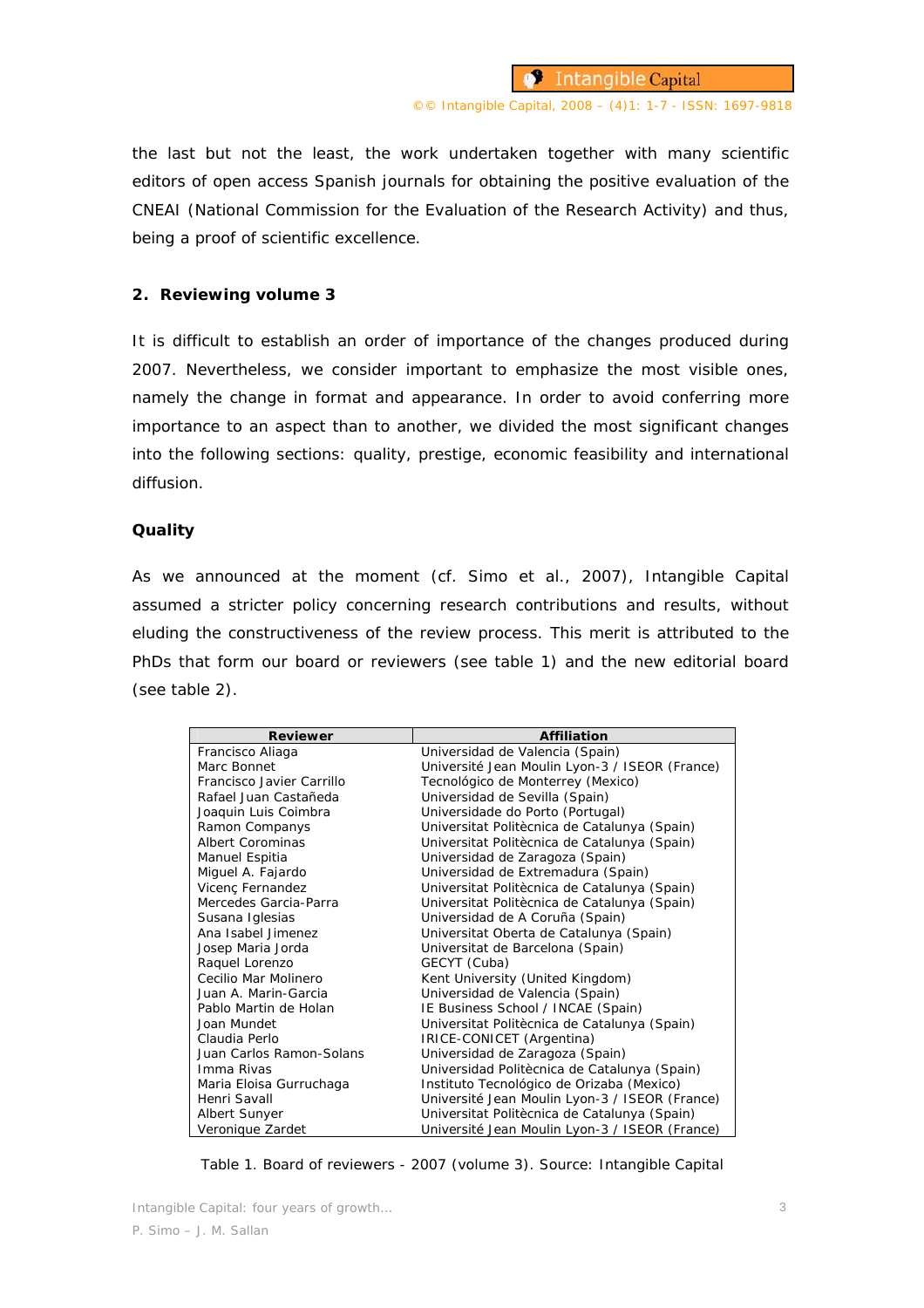**S** Intangible Capital

#### ©© Intangible Capital, 2008 – (4)1: 1-7 - ISSN: 1697-9818

On the other hand, the systematization provided by the new OJS platform – that was introduced by mid-year (Sallan, 2007) - enabled a higher rigour and control in the peer review process. The appointment of J.M. Sallan as an editor of the journal enabled the diversification and specialisation of those tasks. Finally, the rules of publication were improved and template formats were created for homogenising the documents.

| <b>Editorial Board</b>    | <b>Affiliation</b>                             |
|---------------------------|------------------------------------------------|
| Francisco Aliaga          | Universidad de Valencia (Spain)                |
| Marc Bonnet               | Université Jean Moulin Lyon-3 / ISEOR (France) |
| Francisco Javier Carrillo | Tecnológico de Monterrey (Mexico)              |
| Ramon Companys            | Universitat Politècnica de Catalunya (Spain)   |
| <b>Albert Corominas</b>   | Universitat Politècnica de Catalunya (Spain)   |
| Manuel Espitia            | Universidad de Zaragoza (Spain)                |
| Cecilio Mar Molinero      | Kent University (United Kingdom)               |
| Pablo Martin de Holan     | IE Business School / INCAE (Spain)             |
| Joan Mundet               | Universitat Politècnica de Catalunya (Spain)   |
| Henri Savall              | Université Jean Moulin Lyon-3 / ISEOR (France) |
| Veronique Zardet          | Université Jean Moulin Lyon-3 / ISEOR (France) |

Table 2. Editorial Board. Source: Intangible Capital

# **Prestige**

The prestige of a journal is closely related to the quality of the published articles, and there is no doubt that the advancement in this direction should be judged and assessed by the scientific community. As far as we are concerned, we put all our efforts into a substantial increase in the number of scientific databases that now include our journal, out of the rigour of the editing and the evaluation process.

In that sense, it is important to underline the fact that there are large periods of time between the moment of requesting the evaluation until the communication of the results. We are now involved in various evaluation processes and we hope to be able to communicate the results soon. Moreover, the agreements with Redalyc ([http://redalyc.uaemex.mx\)](http://redalyc.uaemex.mx) have been renewed. This determined a substantial improvement in the accessibility of the data bases, by offering interesting statistical information regarding the papers. We believe that Redalyc will gradually become a reference database in Latin America.

On the other hand, more than fifty editors of Spanish open-access scientific journals [\(http://www.erevistas.csic.es/portal/\)](http://www.erevistas.csic.es/portal/) have written a letter addressed to the CNAI ([http://www.cafyd.com/carta\\_CNEAI-v74.pdf](http://www.cafyd.com/carta_CNEAI-v74.pdf)), requesting the recognition of the research activity of those who submit their papers to journals that are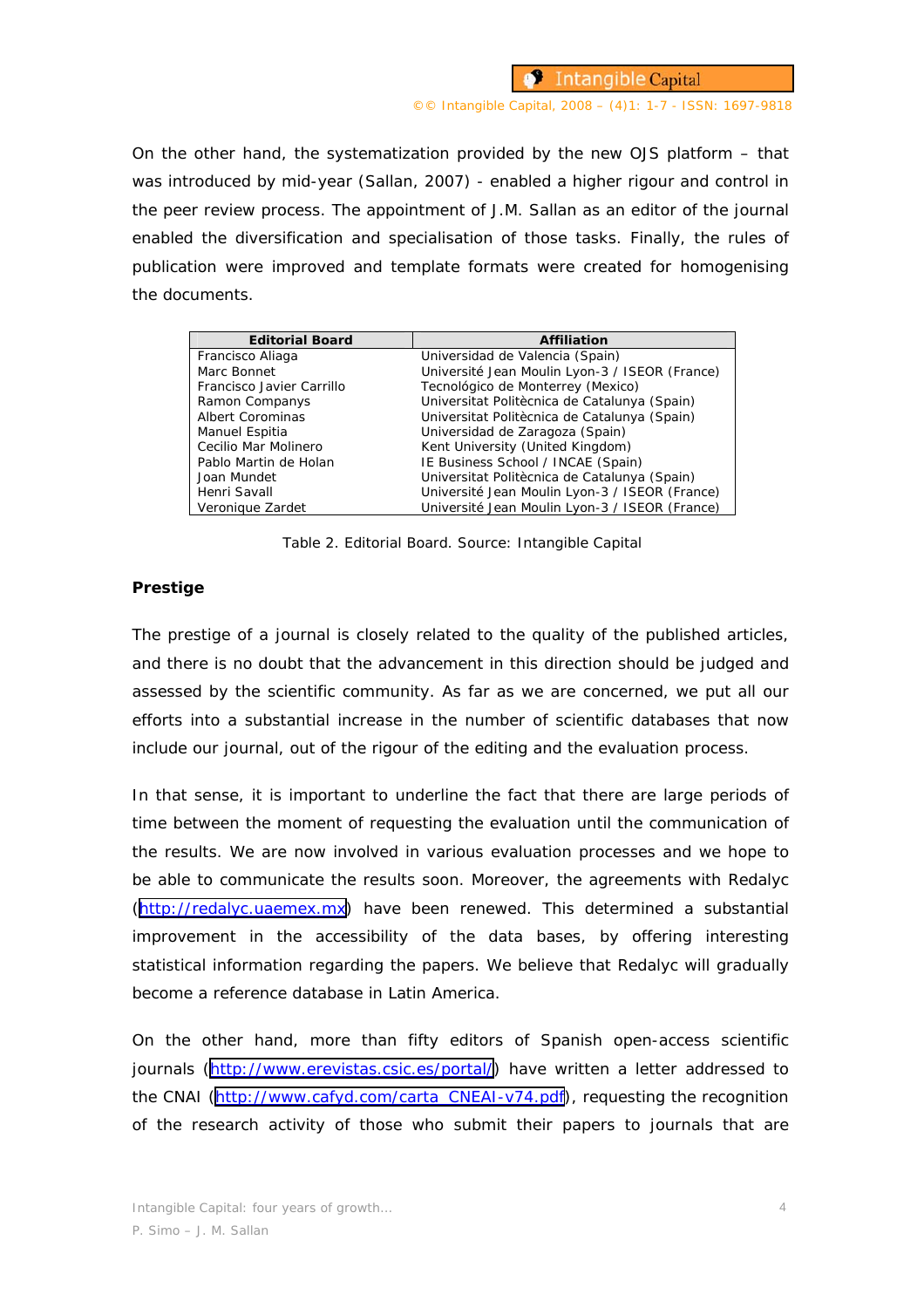already evaluated within the e-journals project. In that sense, it is worth mentioning that Intangible capital is a member of the e-journals project.

Although this letter has emphasized the contradictions occurred in the Spanish case, we are aware that this is a common problem in many countries that negatively affects the evaluation of their scientific productivity. Beyond the own interest of the editors, we believe that this is an issue of general interest for all researchers. For this reason and apart from the pressure we could exert, we strongly encourage our readers and authors to spread the content of the letter and to do all their best for improving the scientific evaluation systems, which are often contradictory.

#### **Economic feasibility**

One of the main problems of open access journals is ensuring the economic feasibility. At the beginning of the last year, we revealed our preoccupation concerning this issue. Therefore, BlogIC was created as an initial measure, transcending pure economic concern. In spite of the fact that a year after its creation it can be noticed that this initiative had little success, we still believe it worth maintaining it, as it improves the positioning and the visibility of the published papers.

Finally, we would like to highlight the subvention provided by the Department of Management of the Universitat Politècnica de Catalunya (UPC [http://www.upc.edu/\)](http://www.upc.edu/), which has become the main financing source of the journal. This subvention assures the feasibility and stability of our journal.

#### **International diffusion**

The main activity undertaken during the last year for promoting the international diffusion was the openness of our journal to the whole scientific community and to a large number of readers, by converting Intangible Capital into a bilingual journal that publishes articles in English and / or Spanish. Besides the inclusion of the journal into scientific databases for assuring the visibility within the scientific community, we have been maintaining a PageRank Google of 6/10 that assures a good positioning in the network.

With concern to the accesses and the visited pages, we can find similar results as in 2006 (see Figure 2), albeit a slight decrease produced in the last issues, which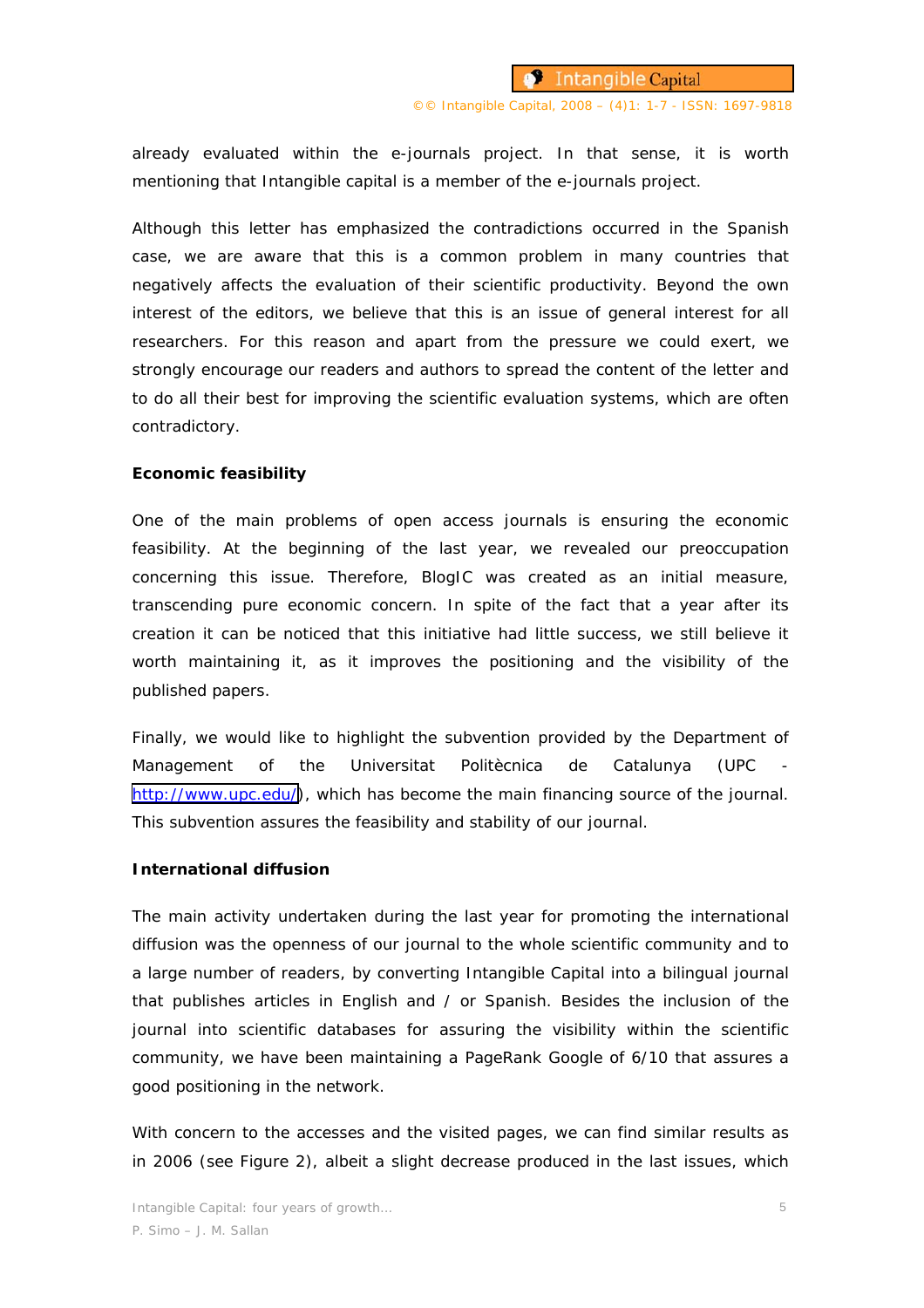©© Intangible Capital, 2008 – (4)1: 1-7 - ISSN: 1697-9818

was due to the platform change and to the provisional shortage of the journal links. During the last months of the year, we gradually updated all broken links of the distinct platforms in which the journal appears.



Figure 1. "Sessions and visited pages". Source: Intangible Capital

## **3. Conclusions and directions for 2008**

Taking a global view upon the whole year 2007, we can conclude asserting that it was a year marked by intense work that substantially contributed in improving the publication process. Volume 4 begins with the same impetus and, in spite of the fact that we expect fewer changes; we will keep working for improving the international visibility, the prestige and the quality of our journal. Our work will be focussed on expanding the editorial board and on following external evaluation processes with the aim of indexing the journal in internationally–valued scientific indicators. In this way, we hope to increase the journal diffusion within the scientific community, in order to receive and publish a higher number of quality papers in each issue.

We also have every intention of publishing statistical data related to the journal, such as: number of papers received, acceptation and/or rejection means. These data could not be published so far due to the platform change and to the lack of compatibility between the old and the new data base.